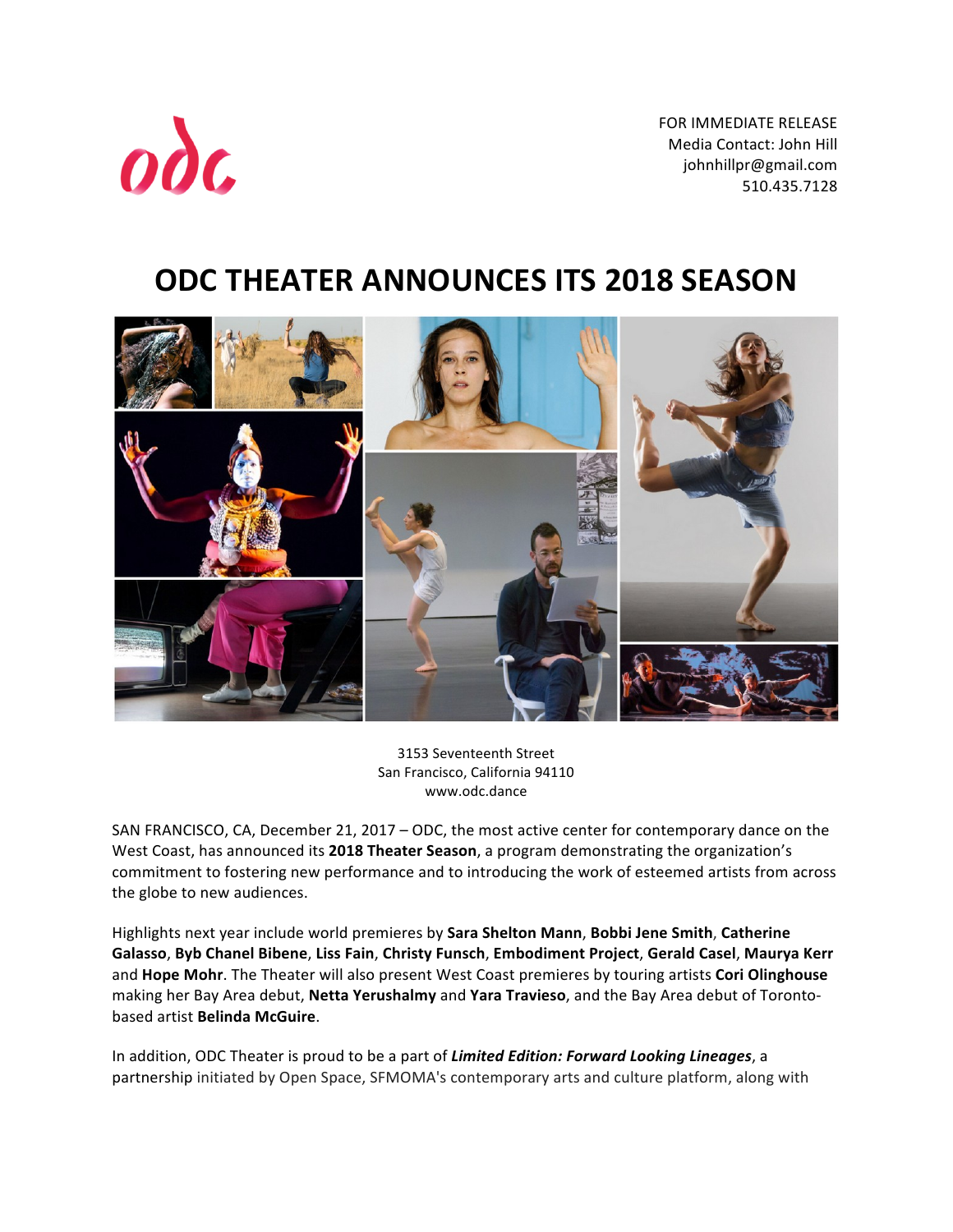CounterPulse, The Lab, Performance at SFMOMA and Z Space. Through *Limited Edition*, the partner organizations will present a series of interdisciplinary events throughout the winter exploring questions of ownership, legacy, the authentic and the appropriated in contemporary performance.

ODC Theater's contribution to the series begins with a public program with Cori Olinghouse on February 14 hosted by Open Space Editor-in-Chief **Claudia La Rocco** and ODC Theater Artistic Director Julie Potter. Highlighted performances to follow include the presentation of Olinghouse in the West Coast premiere of *Grandma*, February 15 - 17, and Netta Yerushalmy in the West Coast premiere of *Paramodernities*, co-presented by The Bridge Project, February 23 - 24. Workshops will accompany both engagements.

"At ODC Theater, you can see dance just about every week of the year," said Potter. "Coming together at the Theater we can imagine new possibilities, be engaged and challenged, and celebrate along the way. Join us to cultivate this potent space for expressions of the body, connection and reflection. And please do make dance a habit."

A chronological list of ODC Theater's 2018 Season follows. For more information, visit odc.dance.

 $*$   $*$   $*$   $*$ 

**ODC/DANCE UNPLUGGED January 26** Friday  $@7p.m.$ 

ODC's Unplugged series is a recurring platform offering a rare and candid look into the creative process. In this edition, ODC's flagship company, ODC/Dance, will show excerpts of work to be performed during the 2018 *ODC/Dance Around Town* season.

Founded in 1971 by Artistic Director **Brenda Way**, ODC/Dance was one of the first American companies to incorporate a postmodern sensibility, with an appreciation for pedestrian movement, into a virtuosic contemporary dance technique, and to commit major resources to interdisciplinary collaboration and musical commissions for the repertory.

**CORI OLINGHOUSE** *Grandma* (West Coast premiere) **February 15 - 17** Thursday – Saturday  $@$  8 p.m.

Born and raised in San Diego, Cori Olinghouse is a choreographer, curator and archivist based in Brooklyn, best known for *Ghost lines*, which premiered in New York in 2013. Her newest work, titled *Grandma*, premiered this month at Gibney Dance in New York, and will make its West Coast premiere at ODC Theater in February. Set in an American landscape of Twinkies and Wonderbread, *Grandma* excavates the effects of television, the media and dark familial pasts as portals to parody American consumption practices. Featured characters include "Cheez Doodles, cans of Spam, Cheese Whiz, Hostess Cupcakes and a guest appearance by the famous Orange Soda, Fizzy Fizzy."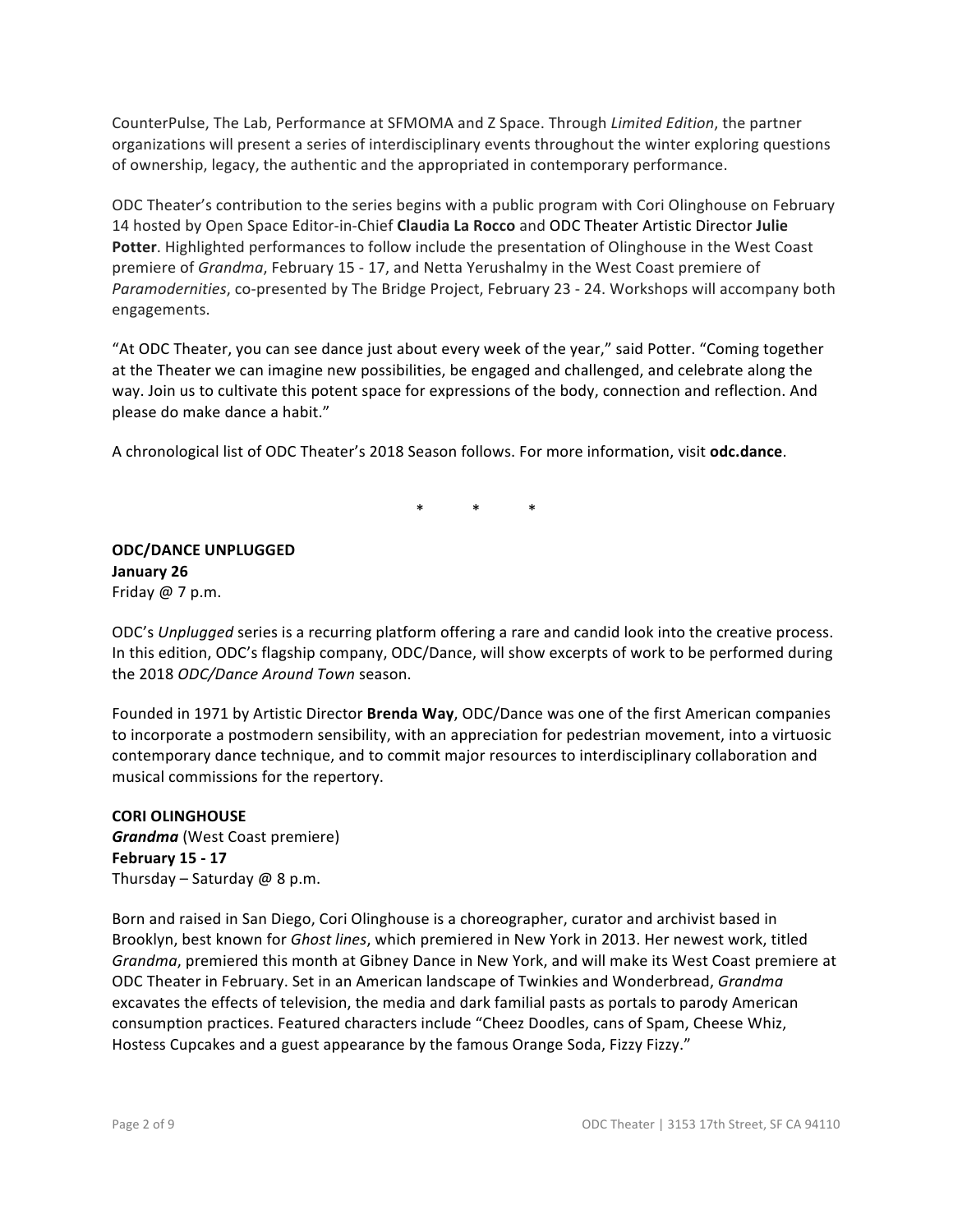Olinghouse danced for the Trisha Brown Dance Company from 2002-2006, and has served as archive director since 2009. Over the past ten years, in critical examination of the postmodern aesthetic of her training, she has studied closely with theatrical clown and actor Bill Irwin, and legendary voguers Archie Burnett, Benny Ninja and Javier Ninja.

### **NETTA YERUSHALMY**

**Paramodernities** (West Coast premiere) **February 23** – **24** Friday – Saturday  $@$  8 p.m.

Acclaimed for her "fierce choreographic imagination" (*The New York Times*), Netta Yerushalmy is an award-winning artist based in New York since 2000. For the past five years, she has been engaged in the creation of *Paramodernities*, a seven-part cycle deconstructing landmark works from the 20th century. Each installment features contributions by scholars who situate the iconic works and artists within the larger project of Modernism.

For ODC, in a co-presentation with Hope Mohr Dance's Bridge Project, Yerushalmy will stage installments devoted to Vaslav Nijinsky, Alvin Ailey and Merce Cunningham. The last of these, titled *Rainforest, Sounddance, Points In Space, Beach Birds, Ocean,* is a West Coast premiere. The completed seven-party cycle will premiere next summer at Jacob's Pillow Dance Festival.

**LISS FAIN DANCE** *I Don't Know and I Never Will (world premiere)* March  $1 - 3$ Thursday – Saturday  $@$  8 p.m.

For almost a decade, Liss Fain Dance has been making performance installations in which the audience is free to move about the same space as the dancers. Her work is always interested in the play of relationships between text, movement, physical environment and perspective. Her newest eveninglength work, a co-presentation with ODC Theater, is titled *I Don't Know and I Never Will*. In it Fain draws on the handwritten letters she received in her past to explore "the intimacy, solitude and connection" of letter writing. *I Don't Know* features set and lighting design by Matthew Antaky and a commissioned score by percussionist Jordan Glenn.

### **FUNSCH DANCE EXPERIENCE**

*Mother Sister Daughter* (world premiere) **April 5 - 7** Thursday - Saturday  $@$  8 p.m.

**Christy Funsch**, an East Coast transplant to the Bay Area, celebrates the 15<sup>th</sup> anniversary of her eponymous company in the world premiere of *Mother Sister Daughter*. Conceived for an ensemble of dancers age 40 and older, *Mother Sister Daughter* harnesses the movement histories of its cast to pay tribute to the California Dancing Girls, one of the first all-women dance companies based in San Francisco in the 1910s. The work features an original score by composer Gretchen Jude. Mother Sister *Daughter* is co-presented by ODC Theater.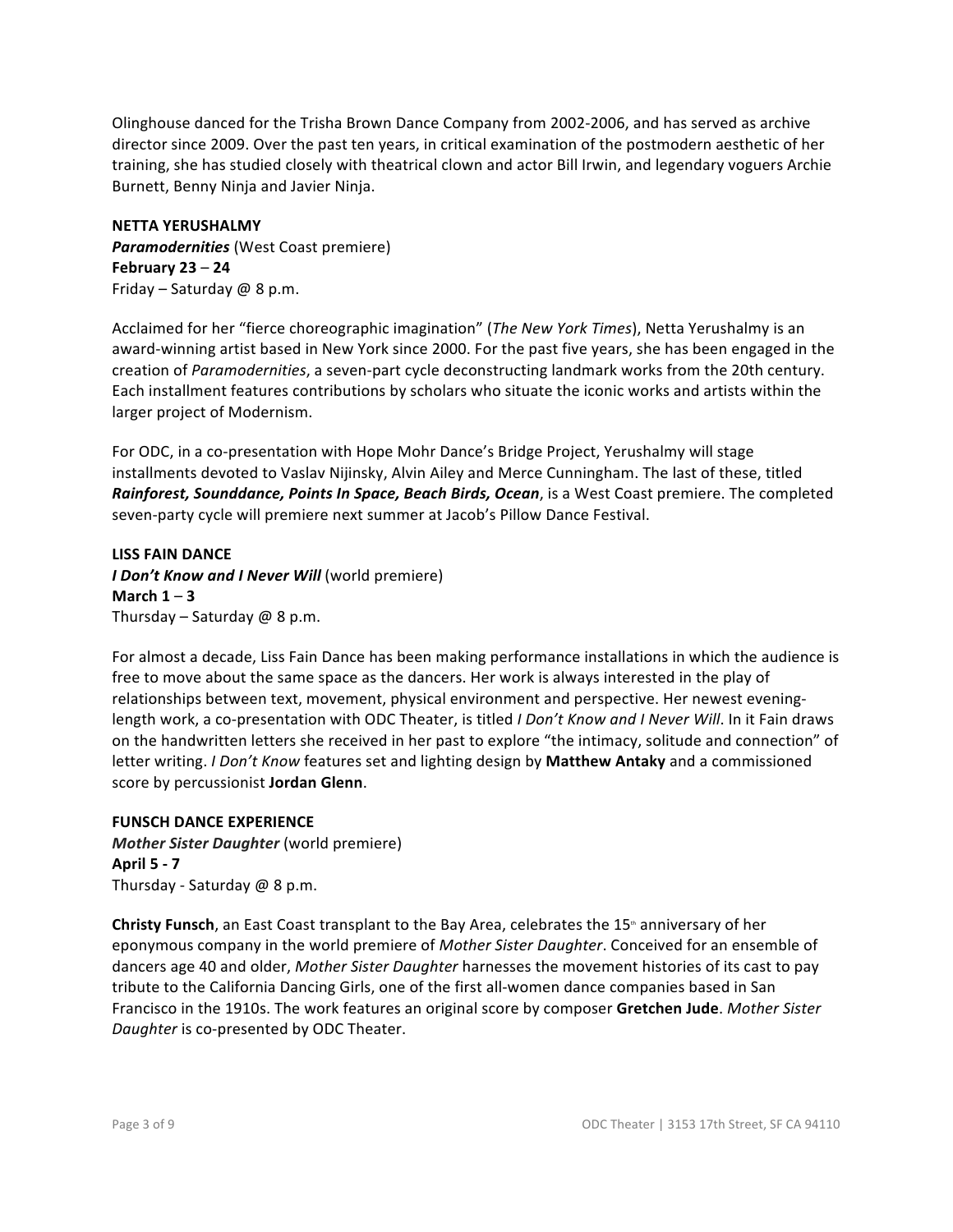### **WALKING DISTANCE DANCE FESTIVAL May 15 - 20**

ODC Theater's signature dance festival returns for six days of live performance by artists from around the U.S. and Canada. New York-based filmmaker and choreographer **Yara Travieso** kicks off the event with the West Coast premiere of La Medea, a musical reimagining of Euripides' violent tragedy in the style of a Latin-disco-pop variety show, screened with live musical accompaniment by Jason and the **Argonauts**.

The following two evenings will showcase the world premiere of *Nkinsi Nkondi, A Divine Sculpture from* **Central Africa**, conceived and directed by **Byb Chanel Bibene**. An award-winning contemporary dance artist from the Republic of the Congo, Bibene moved to San Francisco in 2009 and has worked with Paco Gomes, Amara Tabor-Smith, Sherwood Chen and Joanna Haigood, among others. Bibene is currently the artistic director of **Kiandanda Dance Theater**.

Concluding the festival are two evenings of performance including free improvisers and solos danced by Toronto-based artist **Belinda McGuire** in her Bay Area debut.

Dancers **Rashaun Mitchell** and **Silas Riener** join saxophonist **Phillip Greenlief**, koto player **Shoko Hikage,** and poet, critic and editor **Claudia La Rocco** in a celebration of their diverse cultures with no plan or prearranged agreements. "It takes years of hard work to be prepared to live fearlessly in this manner, and the artists on display this evening have been living in this practice for decades," said Greenlief, who instigated the collaboration.

McGuire has danced with The José Limón Dance Company, Gallim Dance, Doug Varone and Dancers, and The Canadian Contemporary Dance Theatre. In addition to performing primarily solo works under the banner of Belinda McGuire Dance Projects, she continues to teach and choreograph as a guest artist for The Limón Institute, New York University/Tisch and The Juilliard School, among others. For ODC Theater, she will perform two solo dances, Anthem *for the Living*, choreographed by Sharon Moore, and The *Eight Propositions*, created collaboratively by the Amsterdam duo **Emio Greco** and Pieter C. Scholten in collaboration with McGuire.

## **RESIDENT ARTIST COMMISSIONS**

### **June 7 – 23**

ODC's choreographic residencies represent a rare longitudinal commitment – three years in length – and offer crucial development opportunities to mid-career artists including artistic mentorship and critical feedback, fully subsidized rehearsal space, administrative support and mentoring, the commission of a new work to premiere at ODC Theater, as well as a fully subsidized technical residency.

The cohort of resident artists that entered in 2015 include Gerald Casel, Maurya Kerr, Nicole Klaymoon, and the team of **Sheldon B. Smith** and Lisa Wymore. Smith and Wymore's commissioned work premiered earlier this month. The remaining artists will present evening-length works created during their residencies in June 2018.

Founded by Klaymoon in 2008, **Embodiment Project** is a San Francisco-based street dance theater company whose last show presented at ODC Theater, *Seed Language*, about state-sponsored violence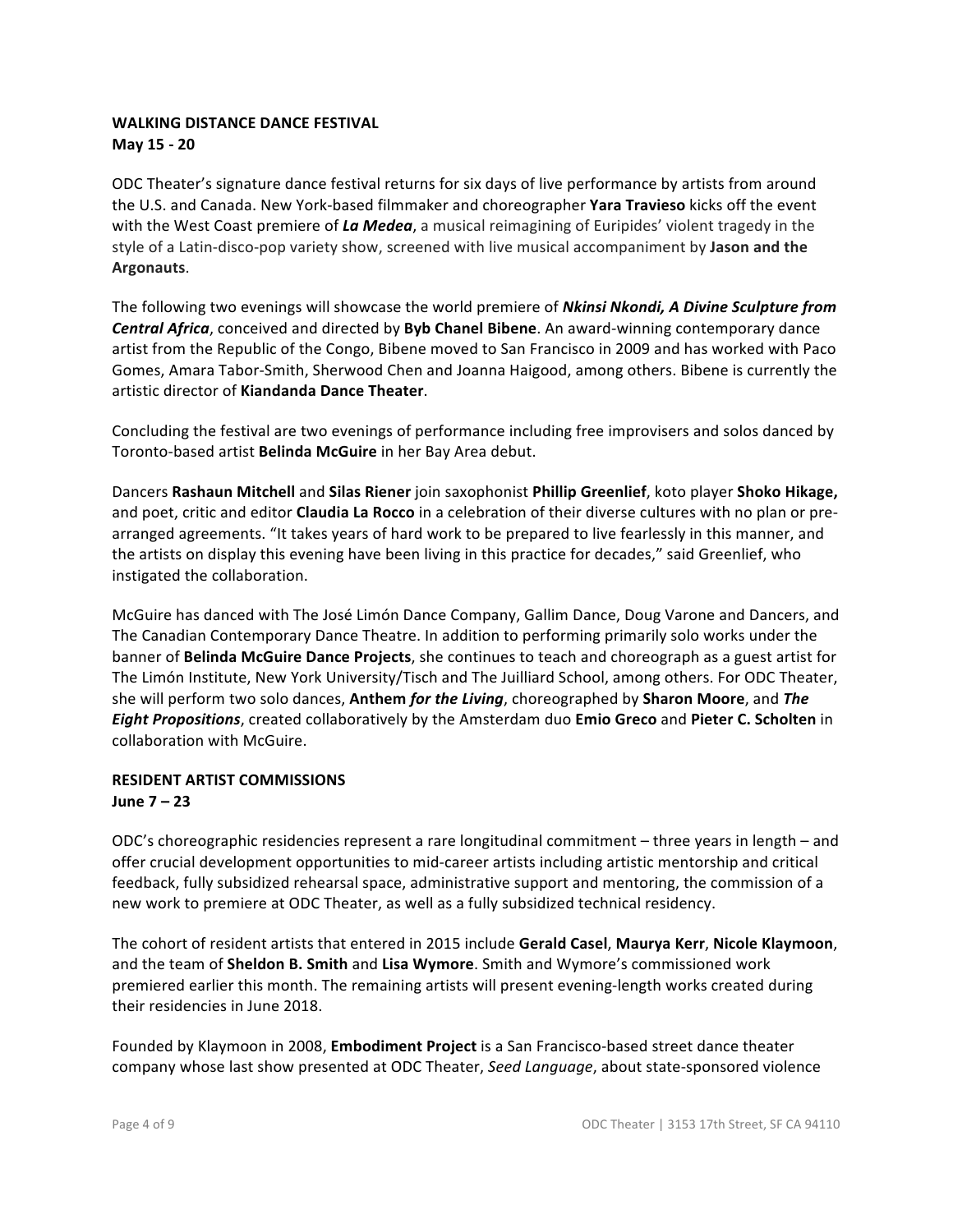and police brutality, earned rave reviews and a sold-out run. Her newest project, to premiere **June 7 – 10**, has received developmental support from Yerba Buena Center for the Arts, the Headlands Center for the Arts and the Gerbode and Hewlett Foundation.

'Bessie' award winning dancer, Gerald Casel has danced in the companies of Michael Clark, Sungsoo Ahn, Stanley Love, Zvi Gotheiner, Russell Dumas, the Metropolitan Opera Ballet, Lar Lubovitch and Stephen Petronio. He currently directs his own company, **GERALDCASELDANCE**, from the perch of the University of California-Santa Cruz where he is an assistant professor of dance. From **June 13 – 15**, ODC Theater will present the world premiere of *Cover Your Mouth When You Smile*, a collaboration with Na**ye Kim** and **Peiling Kao** that explores "the model minority myth, racial melancholia, and the concept of mimicry among Asian immigrants." The evening also includes a preview of **Not About Race Dance**.

The weekend of June 21 – 23, ODC Theater will co-present *kosmos* created by Maurya Kerr. A former dancer with Alonzo King LINES Ballet, Kerr has been choreographing dance under the company name **tinypistol** since 2011. Her newest work investigates questions of political decay and dystopia, and the proper forms of resistance, uniting bodies in relationship to the land and the sky, to one another and to a better future.

### **ODC/DANCE** *Summer Sampler* **July 20 – 21, 27 - 28**

Fridays and Saturdays  $@$  8 p.m.

Delight in the exuberance of summer with a selection of spirited ODC/Dance repertory works.

### **ODC THEATER UNPLUGGED August 2** Thursday  $@$  8 p.m.

ODC's *Unplugged* series is a recurring platform offering a rare and candid look into the creative process. In this edition, Katie Faulkner shares excerpts, insights and questions related to the research of her next work to premiere at ODC Theater in 2019. Originally from North Carolina, Faulkner makes dance under the name **little seismic dance company**. She was an artist-in-residence at ODC Theater from 2009 – 2011, and has also received residencies from the Shawl-Anderson Dance Center, the Marin Headlands Center for the Arts, the Djerassi Resident Artist Program, the Rauschenberg Residency and the Maggie Allesee National Center for Choreography.

**HOPE MOHR DANCE 11th Home Season** (world premiere) October  $4 - 6$ Thursday – Saturday  $@$  8 p.m.

Hope Mohr Dance, a Resident Company at ODC Theater, recently "marked a huge milestone: a decade of creative collaboration and boundary pushing art making" (San Francisco Arts Monthly). For the company's 11th Home Season, Artistic Director **Hope Mohr** will premiere a new work performed in the round exploring fragment, interruption, rhythm and faulty archives. Inspired by and featuring text from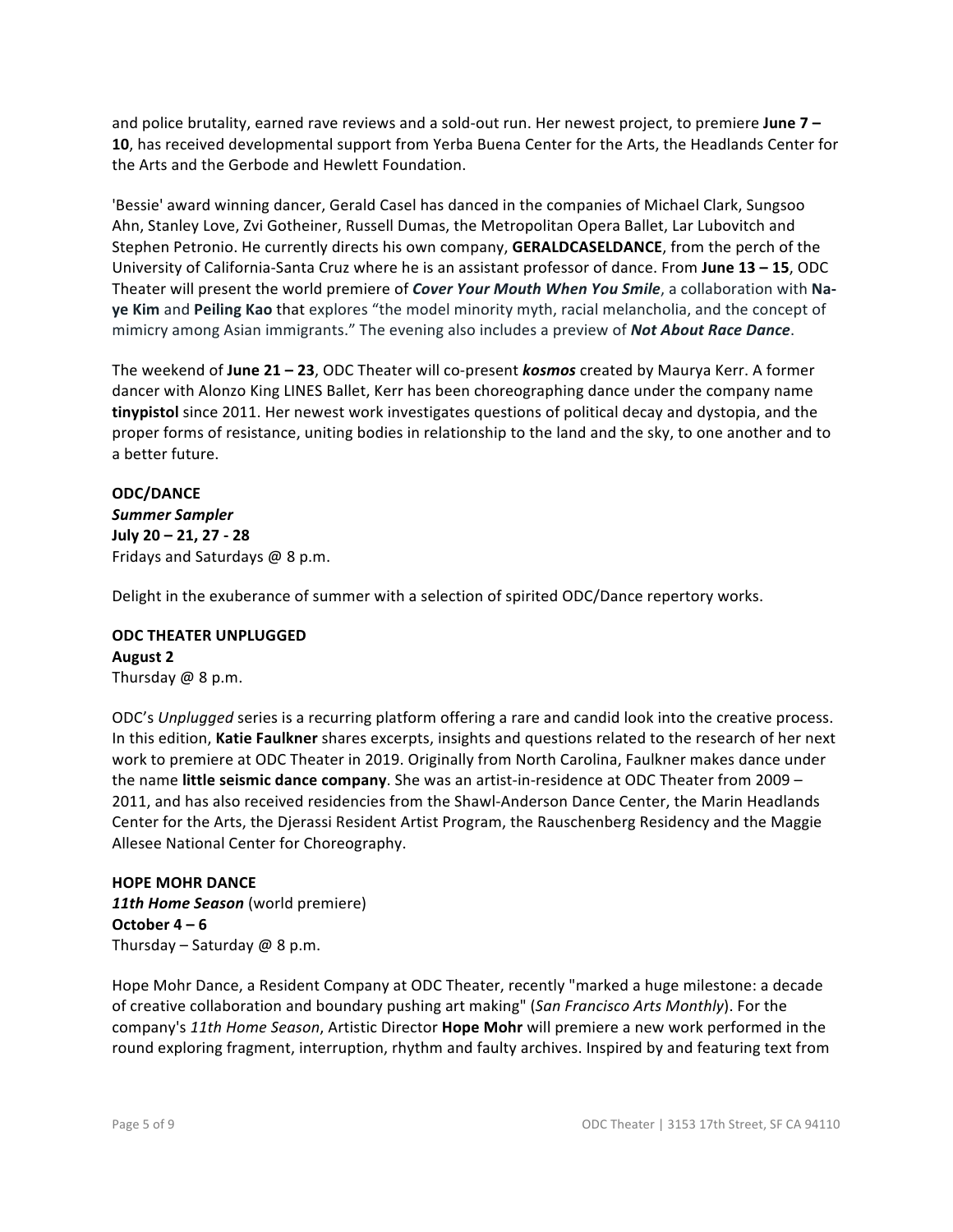Anne Carson's *If not, Winter*, the co-presentation with ODC Theater also includes contributions from sound designer Theodore Hulsker, visual designer Joan Osato and costume designer Tiffany Amundson.

**SARA SHELTON MANN** *Echo* / riding the rapids (world premiere) **October 11** – **13** Thursday – Saturday  $@$  8 p.m.

Performer and director Sara Shelton Mann founded the legendary company Contraband (1984-1996), earning numerous awards and distinctions including a Guggenheim Fellowship, seven Isadora Duncan Dance Awards and a Foundation for Contemporary Arts Award. She considers her performance a platform for collaboration and research in consciousness, and in the metaphysical and healing traditions.

For ODC Theater next fall, Mann has invited artists **Anya Cloud**, **Jesse Hewit**, **Pamela Z** and **Jesse Zaritt** to collaborate on the world premiere of *Echo* / riding the rapids, an investigation into the world of sound. "What is an echo that resounds from the walls?" asks Mann. "Is it an invitation to inhabit a spacial interium, the terrain between viewer, performer, composer and space?"

# **BOBBI JENE SMITH & KEIR GOGWILT** *With Care* (world premiere) November  $1 - 3$

Thursday – Saturday  $@$  8 p.m.

Bobbi Jene Smith, a former member of Batsheva Dance Company from 2005 to 2014, and violinist and scholar Keir GoGwilt, first collaborated on A Study on Effort, which showed in San Francisco this past summer in a co-presentation with ODC Theater and the San Francisco Jewish Film Festival. Continuing the cross-disciplinary work of *A Study on Effort*, Smith and GoGwilt's next project explores ideas of care and its etymological cognate, accuracy, through music, dance and dialogue.

*With Care* features a commissioned score by **Matthew Aucoin**. Additional collaborators include dancer **Or Meir Schraiber** and violinist Miranda Cuckson. With Care was co-commissioned by ODC Theater and American Modern Opera Company.

**ODC/DANCE UNPLUGGED November 2** Friday  $@$  8 p.m. Studio B, ODC Dance Commons

Step into the rehearsal studio with ODC/Dance for a behind-the-scenes look into the artistic process of an exciting collaboration with ODC Resident Choreographer Kate Weare and ODC Founder and Artistic Director Brenda Way.

**CATHERINE GALASSO** *Of Iron and Diamonds* (world premiere) **December 6** – **8** Thursday – Saturday  $@8p.m.$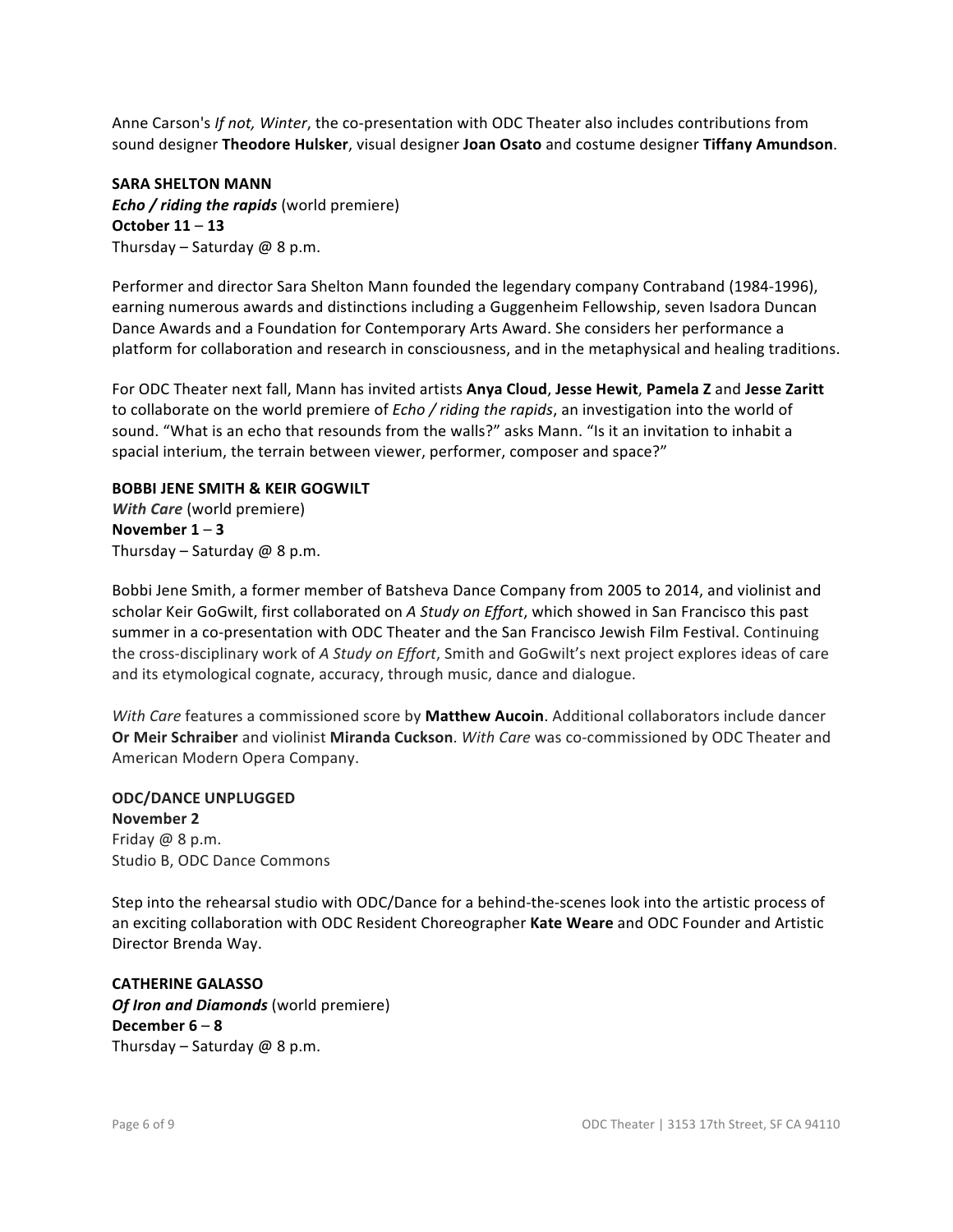Bay Area audiences will remember Catherine Galasso's 2011 work, *Bring On The Lumière!*, which took inspiration from one of the earliest chapters in the history of cinema. Galasso, now based in New York, has earned acclaim for her collaboration with Andy de Groat, *get dancing*, and her revival of Jim Neu's The Floatones. ODC Theater is pleased now to welcome the former resident artist's return with the world premiere of *Of Iron and Diamonds*, part of a multi-chapter performance work based on Boccaccio's 14<sup>th</sup>-century book of tales, *The Decameron*.

 $*$   $*$   $*$   $*$ 

### **ABOUT ODC THEATER**

ODC Theater participates in the creation of new works through commissioning, presenting, mentorship and space access; it develops informed, engaged and committed audiences; and it advocates for the performing arts as an essential component to the region's economic and cultural development. The Theater is the site of over 120 performances a year involving nearly 1,000 local, regional, national and international artists.

Since 1976, ODC Theater has been the mobilizing force behind countless San Francisco artists and the foothold for national and international touring artists seeking debut in the Bay Area. The Theater, founded by Brenda Way and currently under the direction of Julie Potter, has earned its place as a cultural incubator by dedicating itself to creative change-makers, those leaders who give the Bay Area its unmistakable definition and flare. Nationally known artists Spaulding Gray, Diamanda Galas, Bill T. Jones, Eiko & Koma, Ronald K. Brown/EVIDENCE, Karole Armitage, Sarah Michelson, Brian Brooks and John Heginbotham are among those whose first San Francisco appearance occurred at ODC Theater.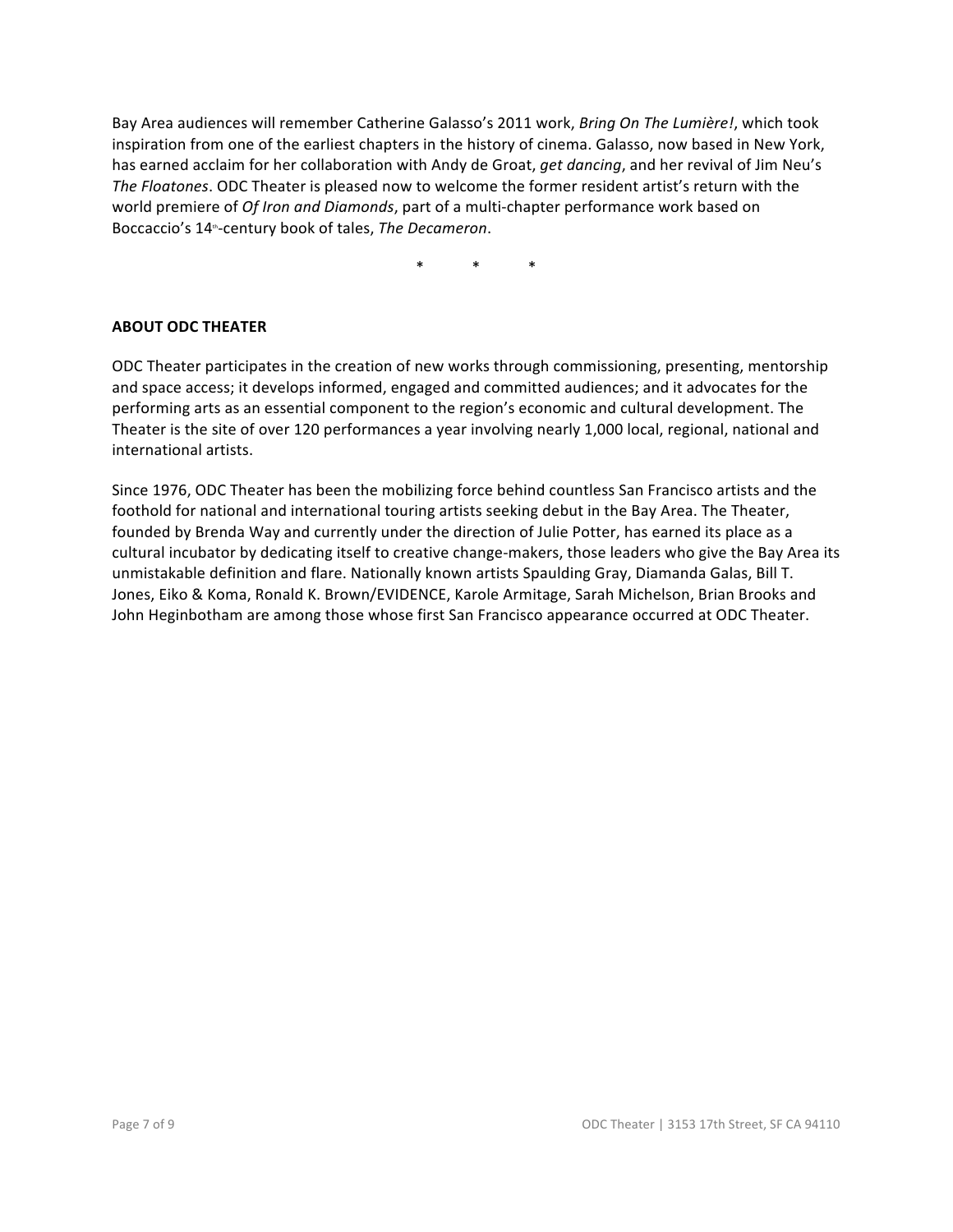# **FACT SHEET**

# **WHAT:**

### **ODC THEATER'S 2018 SEASON**

### **ODC/Dance Unplugged** January 26

**Cori Olinghouse** (*Bay Area debut* and *West Coast premiere*) February  $15 - 20$ 

**Netta Yerushalmy** (*West Coast premiere*) February  $23 - 24$ 

**Liss Fain Dance** (*world premiere*) March  $1 - 3$ 

**Funsch Dance Experience** (*world premiere*) April  $5 - 8$ 

### **Walking Distance Dance Festival**:

**Yara Travieso** (*West Coast premiere*) May  $15 - 16$ 

**Byb Chanel Bibene** (*world premiere*) May  $17 - 18$ 

Rashaun Mitchell, Silas Riener, Phillip Greenlief, Shoko Hikage & Claudia La Rocco May  $19 - 20$ 

**Belinda McGuire** (*Bay Area debut*) May  $19 - 20$ 

### **Resident Artist Commissions:**

**Nicole Klaymoon / Embodiment Project** (*world premiere*) June  $7 - 10$ 

**Gerald Casel / GERALDCASELDANCE** (*world premiere*) June  $13 - 15$ 

**Maurya Kerr / tinypistol** (*world premiere*) May  $19 - 20$